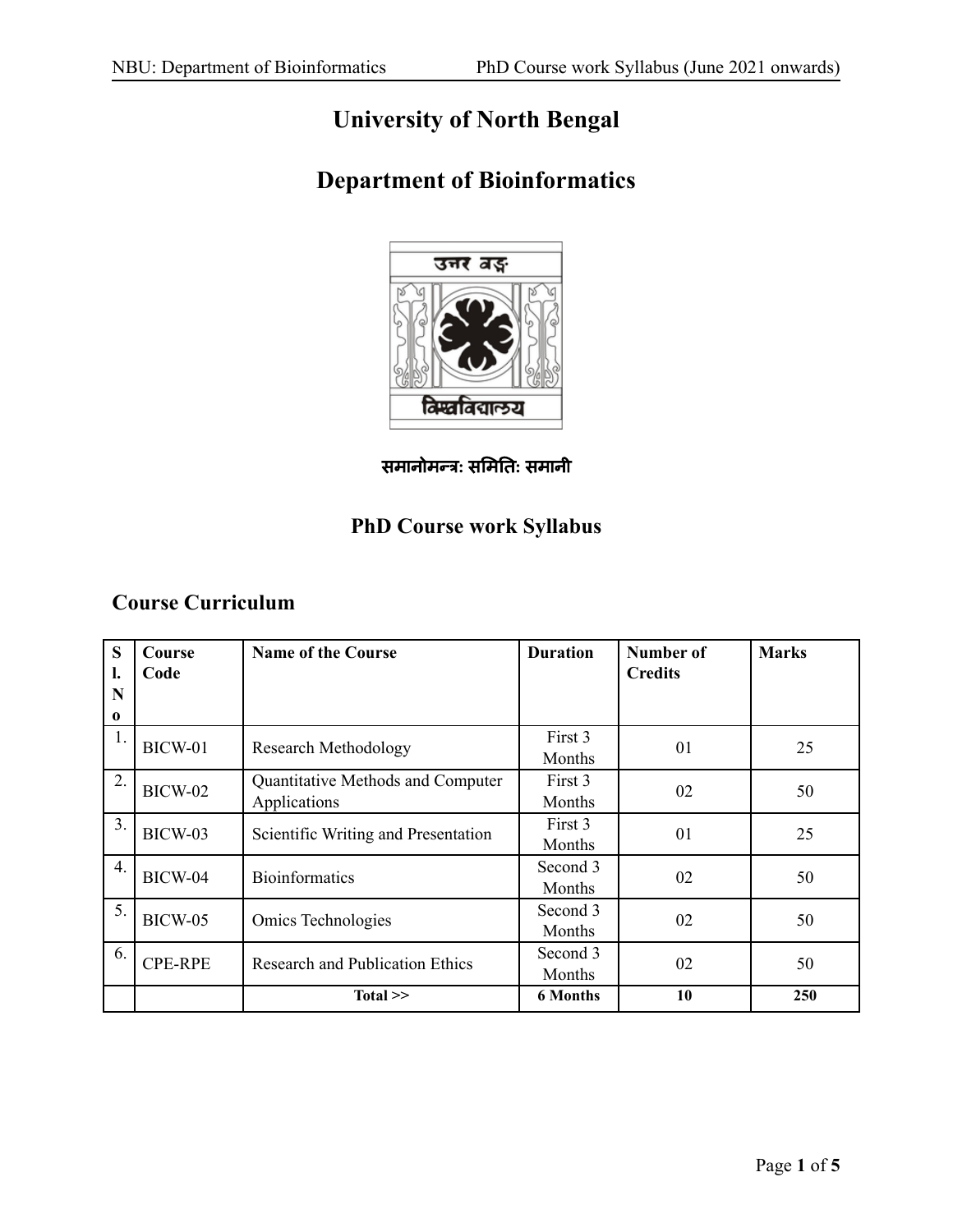## **BICW-01 Research Methodology (01 Credit)**

**Research Design:** Methods for defining an original research problem; Research: Definition, Importance, Meaning and Characteristics; Steps in research. Research problem: Identification, Selection and Formulation; Sampling: definition, theory, types, techniques and steps; Sample size, advantages and limitations of sampling; Data: Definition, sources and type; Data collection methods.

Biosafety Principles; Laboratory Practices and Techniques; Risk analysis and control of biohazards; Dissemination of contaminants; Safety Equipment-Biosafety cabinets; Biosafety Guidelines and regulations; Ethics of animal use in research; Reproduction of published materials; Plagiarism

### **BICW-02 Quantitative Methods and Computer Applications (02 Credit)**

**Biostatistics:** Statistical concepts and Analytical methods as applied to data encountered in Bioinformatics; Basic concepts of experimental design; Quantitative analysis of data: Statistical inferences; Usage of statistical data packages; Operating system: Latest versions of WINDOWS, UNIX and LINUX; Software packages: SPSS, GraphPad, R-Statistics

### **BICW-03 Scientific Writing and Presentation (01 Credit)**

Writing a review paper; Drafting of a proposal for research funding, Oral presentation and Submission in written form

## **BICW-04 Bioinformatics (02 Credits)**

- **Basics and Bioinformatics databases -** history of bioinformatics, major Bioinformatics Resources, the Nucleic Acids Research database issue and the online molecular biology database collection. Protein three-dimensional databases, Protein 3D structure visualization tools, Protein sequence databases, Structure Databases, Metabolic and Signaling Pathways, Genomics Databases. Microarray Data and other Gene Expression Databases.
- **Sequence Alignment –** Sequence comparison scoring systems: PAM and BLOSUM family of matrices, Basics of Global and local alignments, Pair-wise alignment: Dot matrix analysis, Word or k-tuple methods, Multiple sequence alignment: Multiple sequence alignment as an extension of sequence pair alignment by dynamic programming.
- **Phylogeny:** Phylogenetic analysis, Definition and description of phylogenetic trees and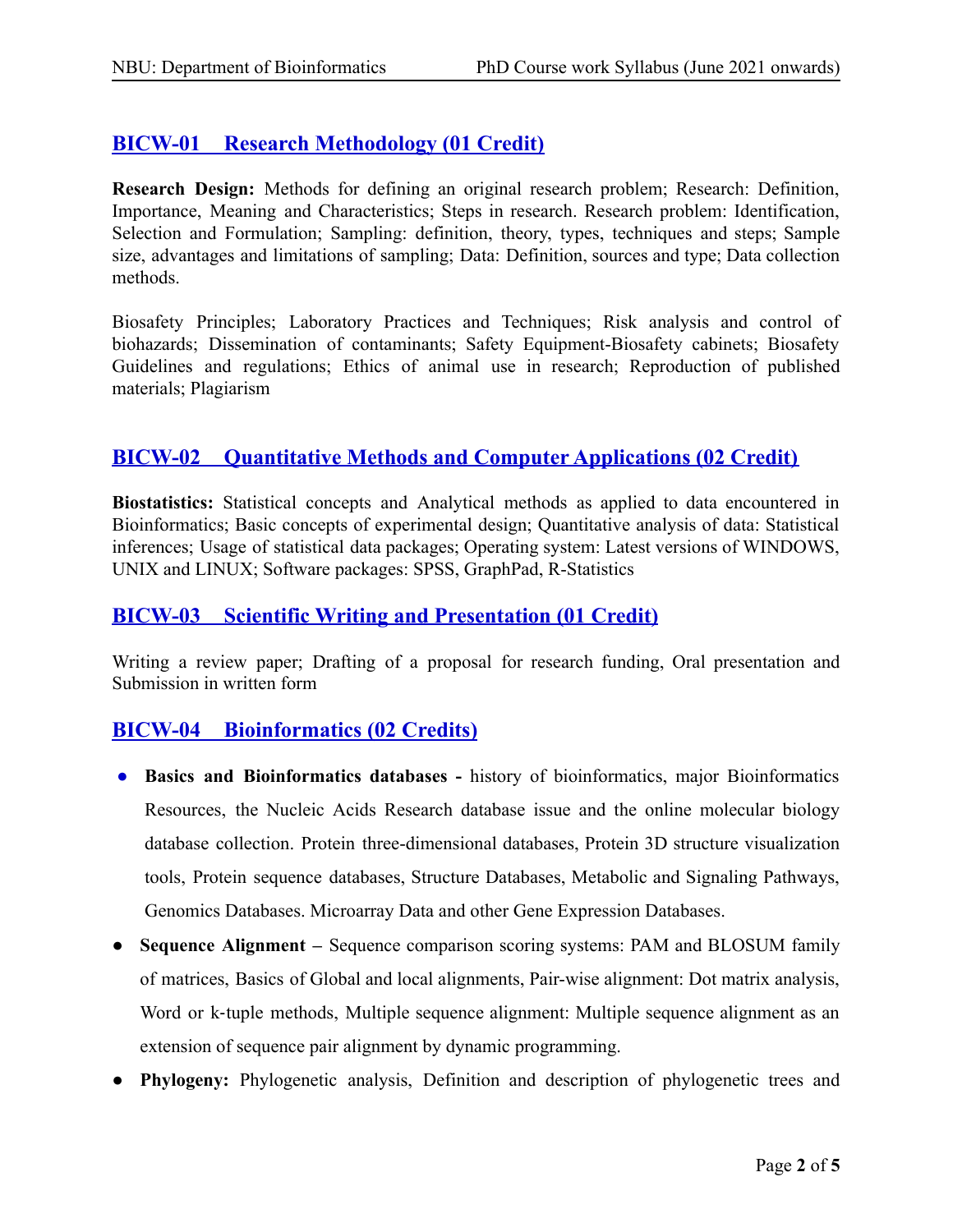various types of trees, Method of construction of Phylogenetic trees [distance based method

(UPGMA, NJ), Maximum Parsimony and Maximum Likelihood method]

### **Suggested Readings:**

- N. Gautham; Bioinformatics: Databases and Algorithms; Alpha Science, 2006.
- D. W. Mount; Bioinformatics Sequence and Genome Analysis; Cold Spring Laboratory Press, 2001.
- A. M Lesk; Introduction to Bioinformatics; Oxford University Press, 2002.
- J. Bedell, I. Korf and M. Yandell; BLAST; O'Reilly Press, 2003.
- R. Durbin; Biological sequence analysis; Cambridge University Press, 1998.

## **BICW-05 Omics Technologies (02 Credits)**

### ● **Genomics and transcriptomics**

History of genomics; Genome projects of model organisms; Human genome structure and comparative genomics. Principle of Sanger's di-deoxy method versus NGS and their output; shotgun sequencing method and library preparations, comparative study of standard NGS methods.

Sequence assembly concepts and challenges in assembling short reads; Algorithms for assembling short reads using graph theory such as Hamiltonian cycle and de Brjin; Types of RNAs and the respective roles in cells. Transcriptome and techniques used for transcriptomics; Gene expression analysis using RNAseq data, statistical methods; Primers design for downstream validation; Mapping algorithms such as Burrow-Wheeler.

### ● **Applied Genomics and Metagenomics**

Identification genetic variants from genome sequence: SNPs, SNVs, translocation, copy number variation. Concepts behind genome-wide association studies. Methylation of DNA and genetics; histone modifications, ChIPchip and ChIPseq techniques. Alternative splicing: basic concept and significance.

Overview of metagenomics principles, microbial and ecological aspects underlying metagenomic experiments; 16SrRNA data analysis, clustering/phylogenetic tree based of alignment, clustering based on composition. Concepts behind self organizing maps, principal component and other clustering tools

### ● **Proteomics and Chemo-informatics**

Proteome profiling methods, 2D electrophoresis image comparisons; yeast two hybrid system, protein arrays, mass spectrometry data processing and analysis; pathway analysis and identifying protein-protein interactions with mass scale expression data.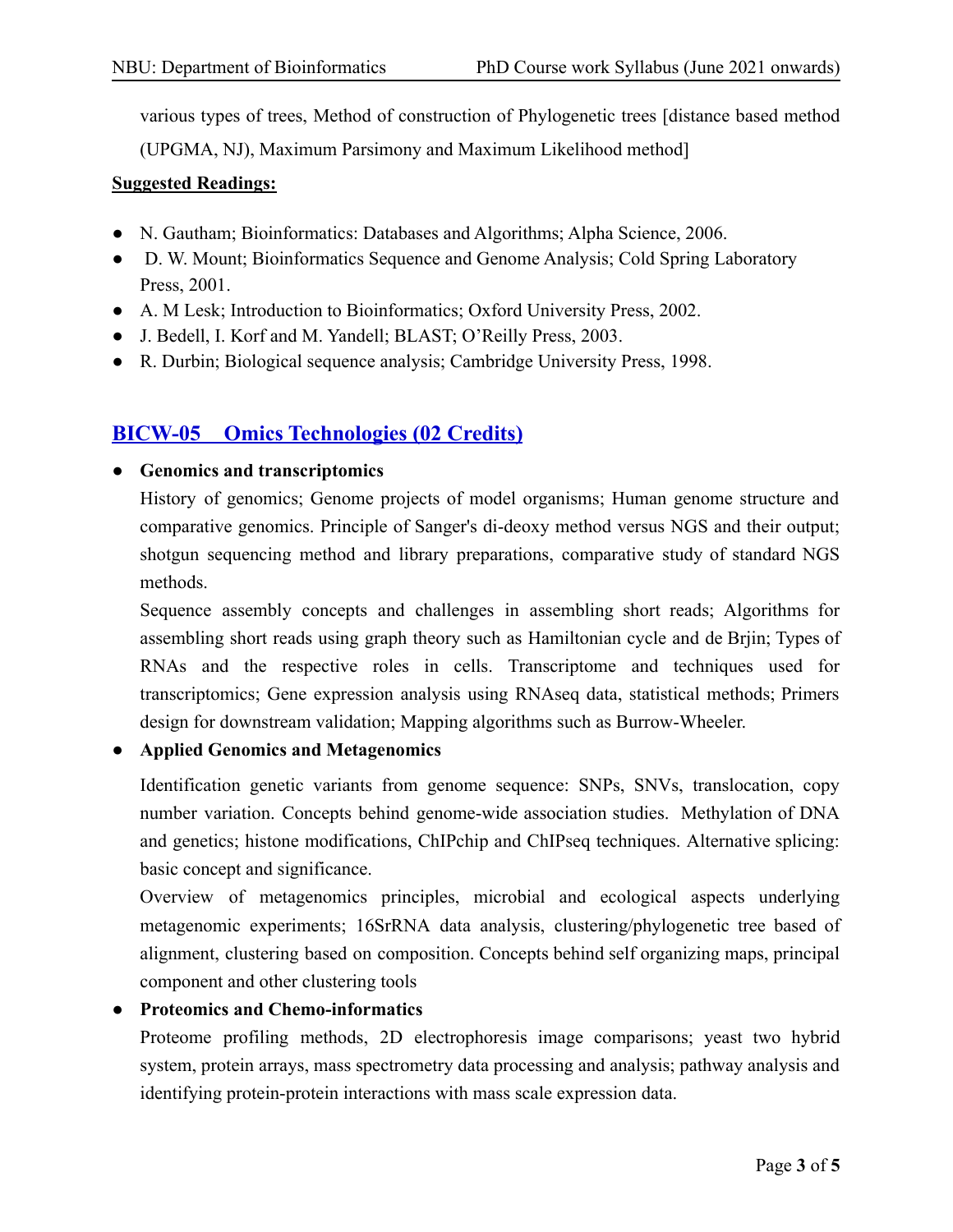Basic concepts and application of Chemo-informatics, *In silico* representation of chemical information. Molecular Modeling and virtual screening techniques, Molecular docking: current advances and challenges.

### ● **Advanced Omics Technology**

Current peptidomics: Applications, purification, identification, quantification, and functional analysis; Plant Peptides: Bioactivity, Opportunities and Challenges; Lipidomics. Introduction to cell metabolism, methods of flux analysis including FBA, computational tools for whole genome metabolic model reconstruction and integrated frameworks for design of metabolic pathways such as retrosynthesis.

### **Suggested Readings:**

- Bajorath JB (2004) "Chemo-informatics-Concepts, Methods, and Tools for Drug Discovery", Springer
- Ramadan, E.Y.(2008). Biological Networks: Modeling and Structural Analysis.
- S. M. Brown; (2013) Next Generation DNA Sequencing Informatics; Cold Spring Harbor Laboratory Press.
- N. RodriguezEzpeleta; Bioinformatics for High Throughput Sequencing; Springer; 2012
- Y. M. Kwon and S. C. Ricke; HighThroughput Next Generation Sequencing: Methods and Applications; Humana Press; 2011

## **CPE-RPE Research and Publication Ethics (02 Credits)**

### **Theory**

#### **RPE 01: Philosophy and Ethics (3 hrs)**

- 1. Introduction to philosophy: definition, nature and scope, concept, branches
- 2. Ethics: definition, moral philosophy, nature of moral judgements and reactions

#### **RPE 02: Scientific Conduct (5 hrs)**

- 1. Ethics and respects to science and research
- 2. Intellectual honesty and research integrity
- 3. Scientific misconducts: Falsification, Fabrication and Plagiarism (FFP)
- 4. Redundant publications: duplicate and overlapping publications, salami slicing
- 5. Selective reporting and misrepresentation of data

#### **RPE 03: Publication Ethics (7 hrs)**

- 1. Publication ethics: definition, introduction and importance
- 2. Best practices/standards-setting initiatives and guidelines: COPE, WAME, etc.
- 3. Conflicts of interest
- 4. Publication misconduct: definition, concept, problems that lead to unethical behaviour and vice versa, types
- 5. Violation of publication ethics, authorship and contributorship